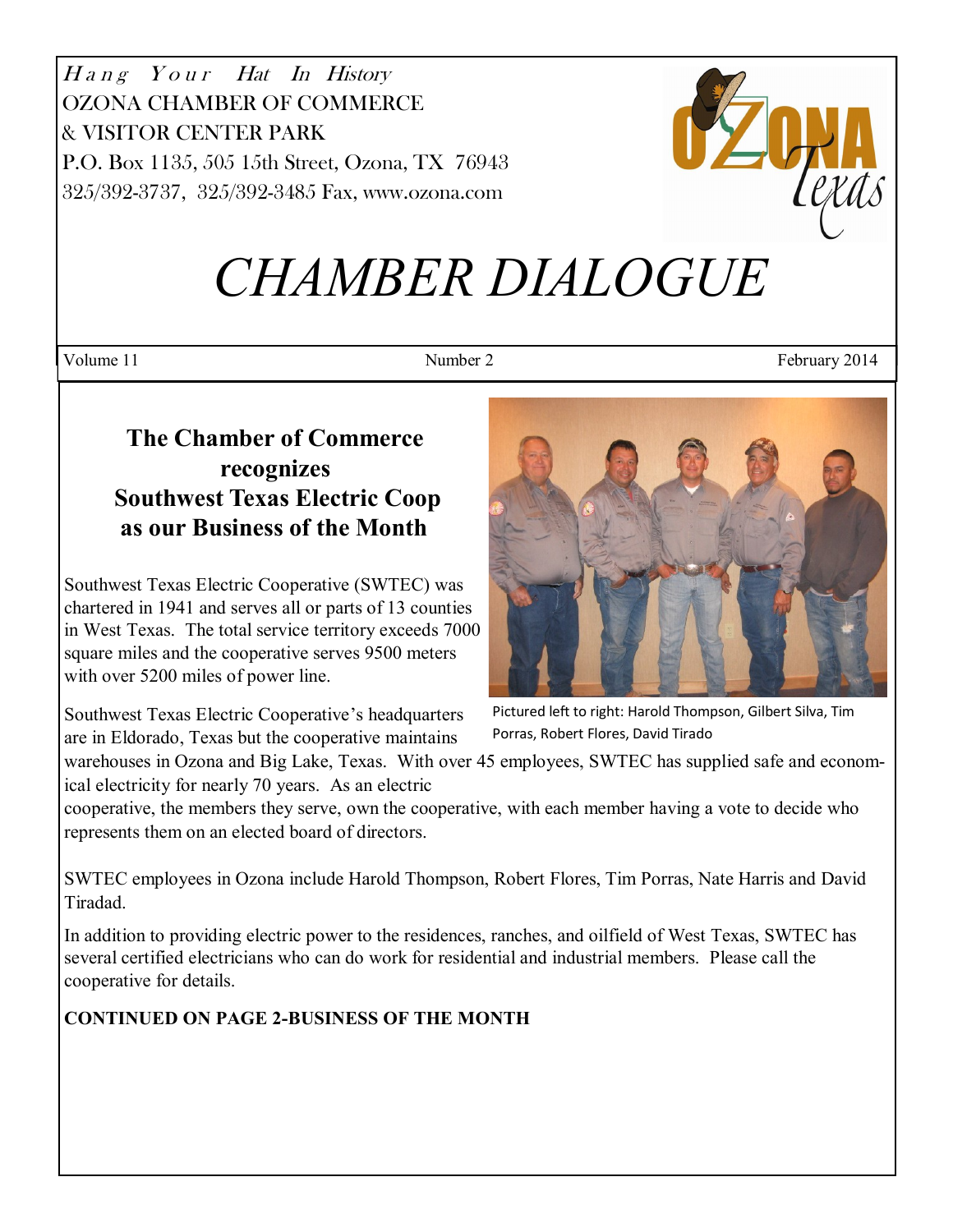February 2014 **Chamber Dialogue** Page 2

## **Happy Anniversary**

The Ozona Chamber of Commerce would like to wish the following members a *HAPPY ANNIVERSARY,* and THANK them for their support of the Chamber organization, its programs and services, and your community. We would like to recognize and express our *SINCERE* appreciation to the following members who joined during the month of February:

Harrell Rancho Los Robles-1995 Burl Myers, CPA-1996 Clayton Hill Ranches-1996 Double "T" Ranch-1996 Economy Inn & RV Park-1996 Joe Bean Ranches-1996 Mrs. L.B. Cox III-1996 Czona Insurance-1996 Southwest Texas Electric Coop-1996 Steve Kenley-1996 Super 8 Motel & RV Park-1996 The Ozona Stockman-1996 Baggett Family Limited Parternerships-2004 Mr. & Mrs. Bob Falkner-2004 Ozona Truck, Towing & Emergency Repair-2007 Debbie Forehand-Wilson, Realtor-2010 Mrs. Dick (Shirley) Kirby-1996

#### **CONTINUED FROM PAGE 1- BUSINESS OF THE MONTH**

Southwest Texas Electric Cooperative would like to thank its members for their patience during the ice event that hit our system days prior to Thanksgiving. The cooperative suffered the loss of over 500 poles from an area extending from Menard to Fort Stockton. "Our members were very understanding about the severe damage our system experienced" noted Eddie Albin, Manager of Consumer Srvices. "Our employees worked very long hours two weeks straight in order to restore our system. Additionally, we had over 100 contractors helping restore the damaged power lines. We are fortunate to have a great group of members that understood our efforts to restore power as safely and quickly as possible."

Southwest Texas Electric Cooperative can be reached at 325-853-2544 or by our toll free number at 1-800-643-3980. The cooperative's website is at www.swtec.com.

The Chamber of Commerce would like to recognize Southwest Texas Electric Cooperative for their efforts to provide quality service in addition to being an added asset to the local business community.

## **WELCOME NEW MEMBER**

## **ME 2 Ranch**

P.O. Box 60134 San Angelo, TX 76906 Kevin Wilson 325/234-1893 mgrkev@gmail.com

Hunting-3,000 acres, hills and valleys, over 10 water troughs, clean hunting cabin, utilities (electric & water), full kitchen w/stove, fridge, dishes, full bathroom w/tub and shower, 2 bedroom, 4 bunk beds, big living room, fully furnished, good roads, whitetail deer, turkey, dove, quail, hogs, bobcats, varmints.

6 guns, \$2,500 per gun, 7 deer feeders, 7 blinds, maintenance and scheduled refills of all corn feeders.

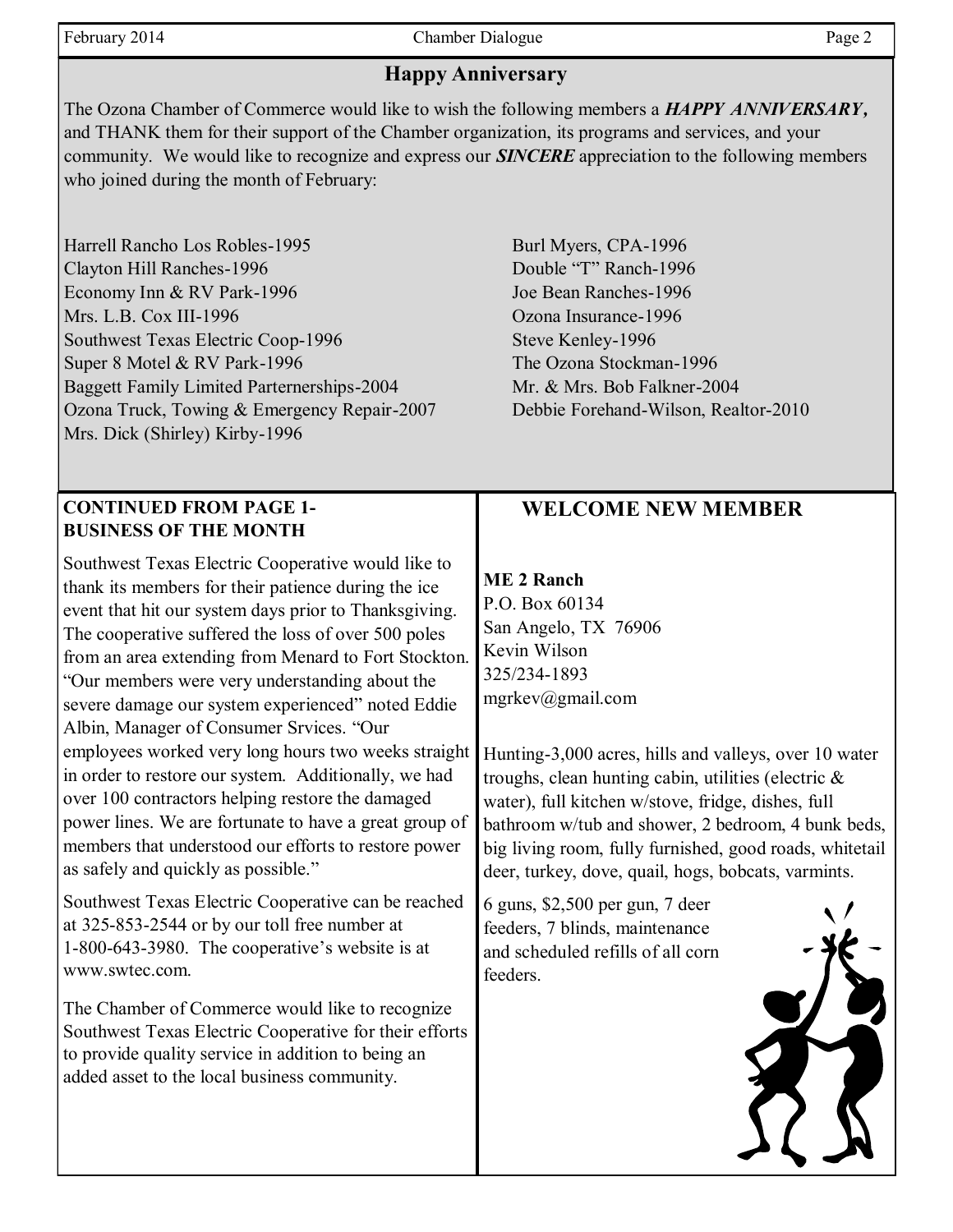# **Chamber Visitor Center Facts –JANUARY 2014**

#### **Visitor Center**

-Walk-in traffic into the Visitor Center –359

-Texas visitors 129, Out of State 177, Local 24 and Foreign 29

-Top five states visiting Ozona – AZ, CA, NM, MN, OR

-Top five cities visiting Ozona; Austin, San Antonio, Houston, Boerne, San Angelo

-Chamber related inquiries 15%, Tourism related 85%

-Week days in order of the busiest– Saturday, Tuesday, Friday, Monday, Thursday, Wednesday

#### **Advertising**

-In response to our advertising, the Chamber has fulfilled 3,028 requests for information on Ozona for the month of January.

## **WWW.Ozona.com JANUARY Google Analytics**

#### **5219 visits to www.ozona.com, 4261 new, 958 returning**

Of 5219 visits, there were 8941 page views, of these 7364 were unique (1st time)

5219 visits from 54 countries, 5051 visits were from the US

| Top 5 States   |                        |                                | <b>Top 5 Cities</b> |     |    |                          |     |
|----------------|------------------------|--------------------------------|---------------------|-----|----|--------------------------|-----|
| Texas          |                        | 3678                           | Austin              | 398 |    |                          |     |
| Louisiana      |                        | 150                            | Houston             | 381 |    |                          |     |
| California     |                        | 113                            | San Antonio         | 255 |    |                          |     |
| Oklahoma       |                        | 101                            | Brownwood           | 249 |    |                          |     |
| Arizona        |                        | 75                             | Dallas              | 245 |    |                          |     |
|                |                        | <b>Top 20 Content Searches</b> |                     |     |    |                          |     |
|                | <b>Hunting Leases</b>  |                                | 2764                |     | 11 | Area Attractions         | 121 |
| 2              | Ozona                  |                                | 2064                |     | 12 | Contact Us               | 120 |
| $\vert$ 3      | History                |                                | 377                 |     | 13 | Municipal Airport        | 110 |
| $\vert 4$      | Restaurants            |                                | 262                 |     | 14 | City-County Map          | 106 |
| 5              | Lodging                |                                | 193                 |     | 15 | Homepage                 | 106 |
| 6              | County Officials       |                                | 178                 |     | 16 | Oil & Gas Services       | 106 |
| $\overline{7}$ | <b>Job Postings</b>    |                                | 144                 |     | 17 | <b>Local Attractions</b> | 98  |
| 8              | <b>Public Services</b> |                                | 132                 |     | 18 | <b>Hot Deals</b>         | 87  |
| 9              | Location               |                                | 124                 |     | 19 | New Web Stite Admin      | 74  |
| $\vert$ 10     |                        | Events Calendar                | 124                 |     | 20 | <b>RV</b> Parks          | 68  |

| Area Attractions    | 121 |
|---------------------|-----|
| Contact Us          | 120 |
| Municipal Airport   | 110 |
| City-County Map     | 106 |
| Homepage            | 106 |
| Oil & Gas Services  | 106 |
| Local Attractions   | 98  |
| <b>Hot Deals</b>    | 87  |
| New Web Stite Admin | 74  |
| <b>RV</b> Parks     | 68  |
|                     |     |

#### **Chamber Master**

557 Chamber Member Business Directory Searches

- 149 Hot Deal Searches
- 2197 Member Page Hits

#### **Chamber Facebook Page**

- 8 Monthly active users
- 4 New wall postings

36 Visits

237 Average number of fans